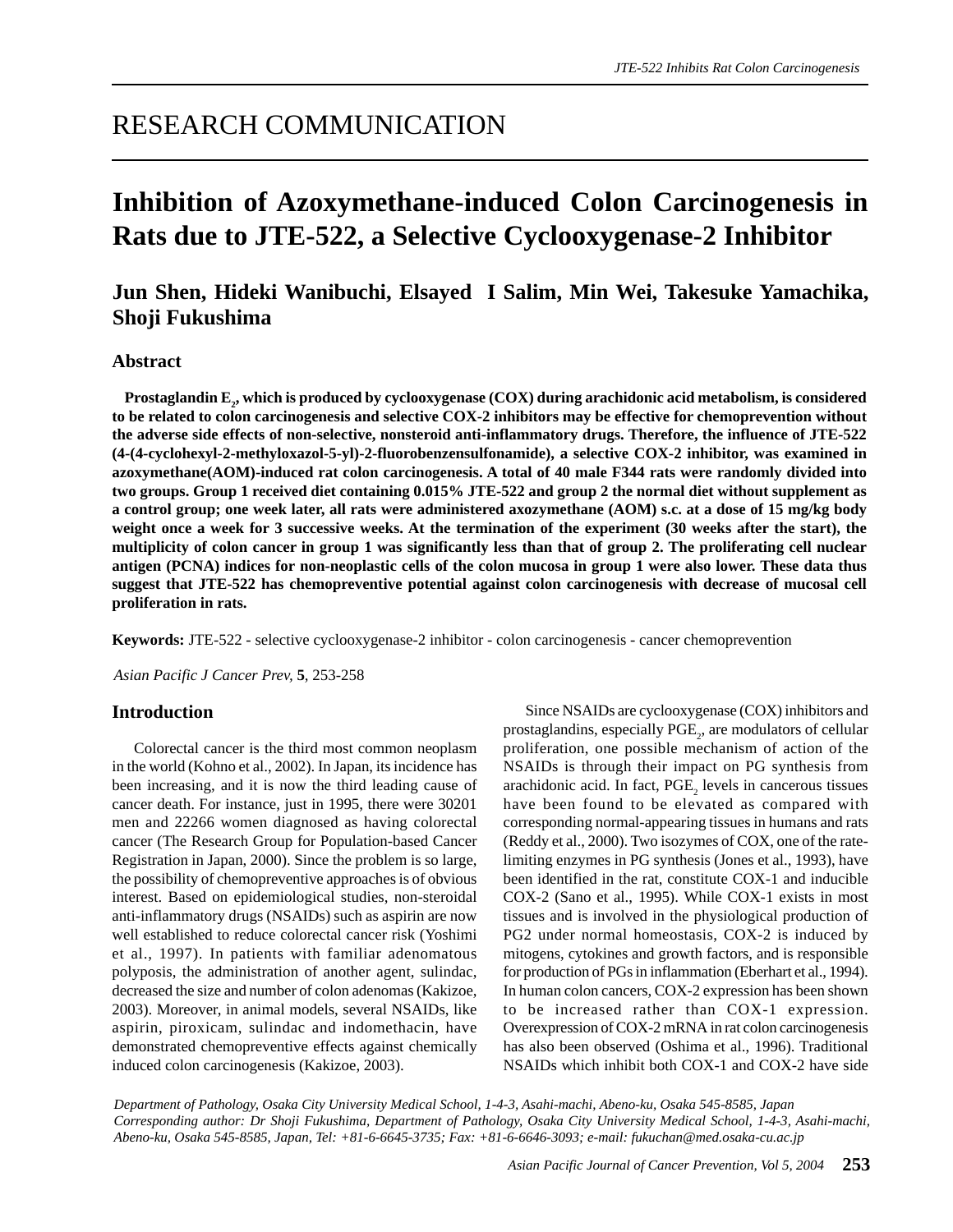effects, causing gastrointestinal ulceration and renal toxicity through the inhibition of constitutive COX-1. Therefore, attention has become concentrated on specific inhibitors of COX-2 (Reddy et al., 2000).

JTE-522 (4-(4-cyclohexyl-2-methylozazol-5-yl)-2 fluorobenzensulfonamide) (Fig.1), a novel selective COX-2 inhibitor, has been demonstrated to be a highly selective and irreversible inhibitor of both rat and human COX-2 (Mitsushita et al., 1997). Three different animal models of intestinal cancer cell growth have been used to test the antitumorigenic properties of non-selective and COX-2 selective NSAIDs: mice with adenomatous polyposis coli (APC) mutations, a nude mouse xenograft model, and chemical carcinogen-induced colon carcinogenesis in rodents (Oshima and Taketo, 2002). JTE-522 has been shown to significantly reduce the number and growth of polyps in *Apc*4474 knockout mice (Sasai et al, 2000; Sunayama et al., 1999). However, the APC mouse model is somewhat limited as a model of colon carcinogenesis in that most of the tumors are small bowel adenomas rather than colorectal cancers. In the nude mouse xenograft model, JTE-522 suppressed tumor growth of human head and neck squamous carcinoma cells (Nishimura et al., 1999) and human lung cancer cells (15). JTE-522 also inhibited liver and lung metastases of colon cancer that showed COX-2 expression but lacked any effects on samples lacking COX-2 expression (Tomozawa et al., 1999; Nagatsuka et al., 2002). Recently, another study found that JTE-522 could inhibit 1,2-dimethylhydrazine (DMH) induced colonic aberrant crypt foci (ACF), which is a preneoplastic marker of colon carcinogenesis, in a F344 rat model (Wei et al., 2003). The present study was performed to determine whether the agent might inhibit colon carcinogenesis when given concomitantly with AOM, a metabolite of DMH, in rats. To cast light on possible mechanisms of action, cell proliferative activity in colonic epithelium was also evaluated using the proliferating cell nuclear antigen (PCNA) index assessed by immunohistochemistry.





#### **Materials and Methods**

#### *Chemicals*

JTE-522 (purity, 100%) was kindly provided by Japan Tobacco Inc., Tokyo. AOM (CAS: 25843-45-2) was purchased from Sigma Chemical Co. (St Louis, MO, USA).

#### *Animals and Husbandry*

Male Fischer 344/DuCrj rats were purchased at 5 weeks of age from Charles River Japan Inc. (Atsugi), housed four to a plastic cage, and fed basal diet modified NIH powder diet (Oriental Yeast Co., Ltd, Tokyo) and water *ad libitum*. The animals were kept in an air-conditional barrier-system at a temperature of  $22\pm2^{\circ}$ C and a humidity of 55 $\pm$ 5 % with a 12:12 light: dark cycle. They were used in this study after a 1-week acclimation period.

#### *Experimental Design*

A total of 40 rats were divided randomly into two groups. All were injected s.c. with AOM (15 mg/kg body wt) from 1 week after the start of the experiment, once weekly for three successive weeks. Group 1 (20 rats) were fed diet containing 0.015% JTE-522 and group 2 received basal powder diet as a control group throughout the 30 week experiment. In earlier studies, JTE-522 was not found to cause any pathological changes in the colon (Wei et al., 2003), so no JTE-522 alone group was included here.

At the termination of the experiment, all rats were killed under ether anesthesia, the liver and kidneys were taken and weighed, and the colons were excised, opened longitudinally, flushed clean with saline and examined for the presence of tumors. All grossly visible colonic lesions were marked on charts to record their locations and facilitate precise histological investigation. To evaluate tumor volume (*v*), the long (*l*) and short (*w*) dimensions (mm) of each tumor mass (length and width) were measured with calipers and calculated according to the equation  $v = (lxw^2)/2$  (Salim et al., 2000). Then tumors were fixed in 10% buffered formalin and processed for histopathological examination and diagnosis according to the criteria described by Ward (1974).

#### *PCNA Immunohistochemistry*

PCNA immunohistochemical staining was carried out for normally appearing colonic mucosa in all non-colon tumor rats from each group to evaluate cell proliferation activity using anti-PCNA antibody (PC-10, IgG2a; Dako,USA) with the avidin-biotin complex (ABC) method. Briefly, sections  $(3 \mu m)$  thick) of each colonic mucosa were deparaffinized with xylene, hydrated through a graded ethanol series and incubated with 0.3% hydrogen peroxide for 30 min to block endogenous peroxidase activity. The sections were then incubated with 10% normal horse serum at room temperature for 30 min to block background staining and then with PCNA antibody diluted 1:500 in Tris (hydroxymethyl) aminomethane-buffered saline overnight. Afterwards, the sections were exposed to biotinylated horse **Figure 1. Chemical Structure of JTE-522** anti-mouse IgG (Vector Labs, Burlingame, CA, USA) for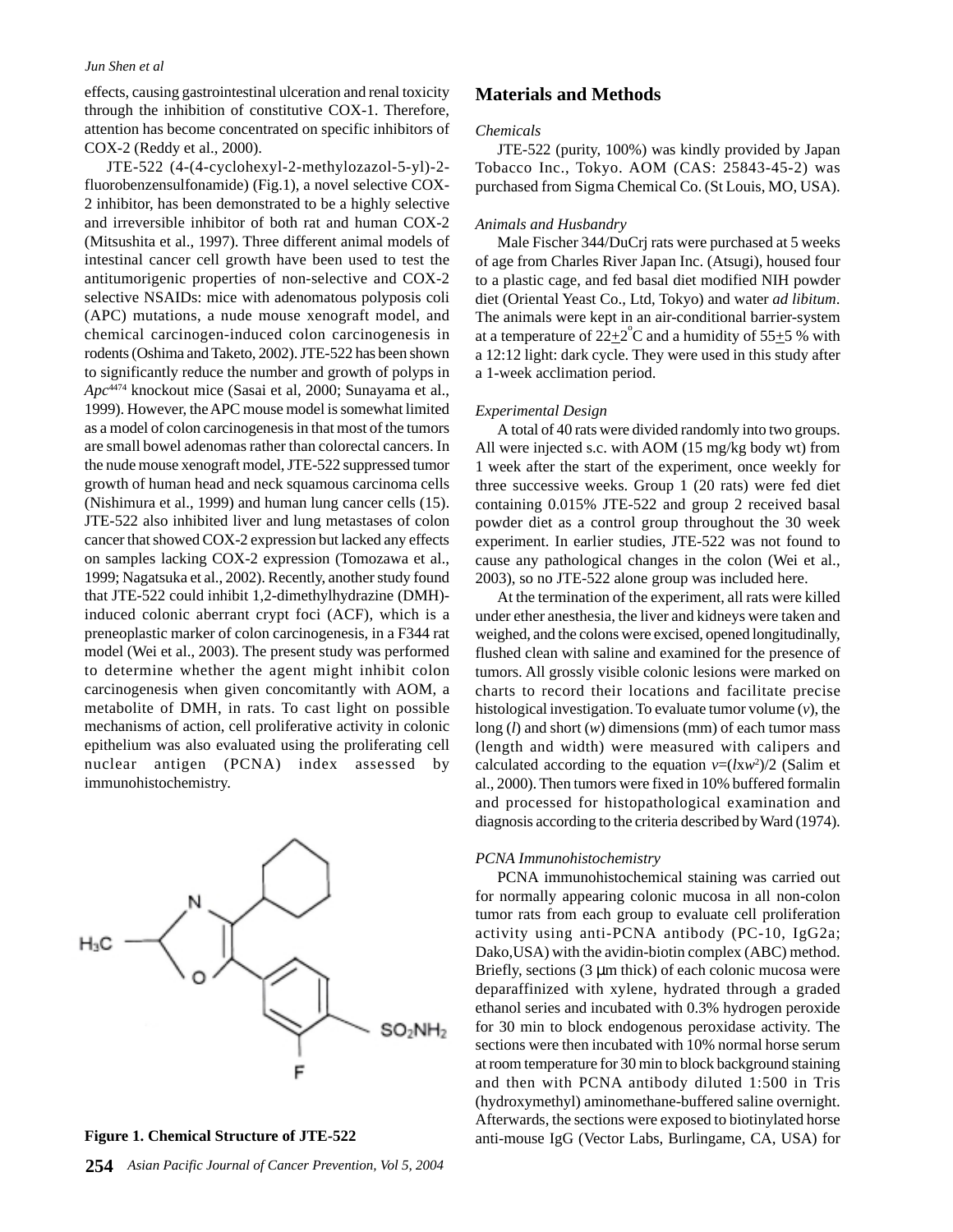| Group | Treatment     | No. of survival | Body weight $(g)$    |            | Liver weight   |              | Kidney weight  |                |
|-------|---------------|-----------------|----------------------|------------|----------------|--------------|----------------|----------------|
|       |               | rat             | Initial <sup>a</sup> | Final      | Absolute $(g)$ | Relative (g) | Absolute $(g)$ | Relative $(g)$ |
|       | $AOM+JTE-522$ | 18              | 114+4                | $334 + 26$ | $9.6 + 1.3*$   | $2.9+0.2$    | $2.2+0.2*$     | $0.7 + 0.1$    |
|       | AOM           | 20              | 114+5                | $334 + 17$ | $8.6 + 0.6$    | $2.4 + 0.2$  | $2.0 + 0.2$    | $0.6 + 0.1$    |

|  |  |  | Table 1. Data for Average Body Weights, and Absolute and Relative Liver and Kidney Weights of Rats |
|--|--|--|----------------------------------------------------------------------------------------------------|
|  |  |  |                                                                                                    |

<sup>a</sup>: Values are mean values  $\pm$  SD. \*: p<0.05 compared with G2

**Table 2. Incidence, Multiplicity and Volumes of Colon Tumors in Each Group**

| Group | Treatment            | No. of rat | Incidence $(\% )$ |                |                 | Multiplicity                   |                                 |                             | Average tumor                        |
|-------|----------------------|------------|-------------------|----------------|-----------------|--------------------------------|---------------------------------|-----------------------------|--------------------------------------|
|       |                      |            | Adenoma           | Carcinoma      | Total tumor     | Adenoma                        | Carcinoma                       | Total tumor                 | volume $(mm^3)$                      |
|       | $AOM+JTE-522$<br>AOM | 20<br>20   | $1^a(5)$<br>1(5)  | 8(40)<br>2(60) | 8(40)<br>12(60) | $0.05 + 0.00$<br>$0.05 + 0.00$ | $0.40 + 0.50*$<br>$1.00 + 1.08$ | $0.45 + 0.60*$<br>1.05+1.10 | $60.11 + 53.40#$<br>$88.07 + 144.30$ |

a: Values are number of rats bearing tumors b: Values are mean  $\pm$  SD.

\*: p<0.05 compared with G2 #: 31.7% down compared with G2

30 min. Finally, peroxidase activity in the colonic mucosae cells was visualized by treatment with 0.02% diaminobenzidine. Nuclei were counterstained with hematoxylin. PCNA-positive cells were scored in 10 glands per rat at random.

#### *Statistical Analysis*

Data for body weights, food and water consumption, organ to body weight ratios, and PCNA indices were analyzed by one-way analysis of variance (ANOVA), and mean values were compared using the Dunnett's test (*P<*0.05 considered as statistically significant). The Fisher's exact probability test was used for comparisons of incidence and multiplicities of colon tumors in different groups (StatView Software ver.5, Abacus Concepts, CA, USA).

# **Results**

*Final Body Weights and Relative Organ Weights, and Others*

During the 30-week experimental period, food and water intakes were almost the same in each group. The final body weights, absolute and relative liver and kidneys weights are summarized in Table 1. No clinical signs or effects on body weight gain related to JTE-522 administration were apparent in any of the groups during the experiment. Daily food consumption and water intake of each group showed no significant differences between the groups (data not shown). There are no differences in relative weights of liver and kidneys found between groups although absolute liver weight and absolute kidneys weight in group 1 were significantly higher than in the controls. Two rats in group 1 were found dead before week 30 with intestinal tumors.

### *Histological Findings in the Colon*

Macroscopically, most tumors developed in the colon, mainly in its middle and distal areas, with none in the proximal segment, and a few in the small intestine. They were sessile or psdunculated tumors, and histologically diagnosed as tubular adenomas adenocarcinomas (Fig 2A and 2B) with a high incidence of signet-ring cell carcinomas. Data for the incidences, multiplicities and volumes of colon tumors are summarized in Table 2.

The incidence of total colon tumors (including the carcinomas) in the JTE-522 treated group was lower than in



**Figure 2. A: Adenocarcinoma of Colon Induced by AOM in a F344 Rat (H&E stainingX40 times). B: Higher Magnification of (A) Showing Glands Lined by Dysplastic Columnar Cells, Goblet Cells, and Paneth Cells with Eosinophilic Apical Cytoplasmic Granules (H&E stainingX 200 times)**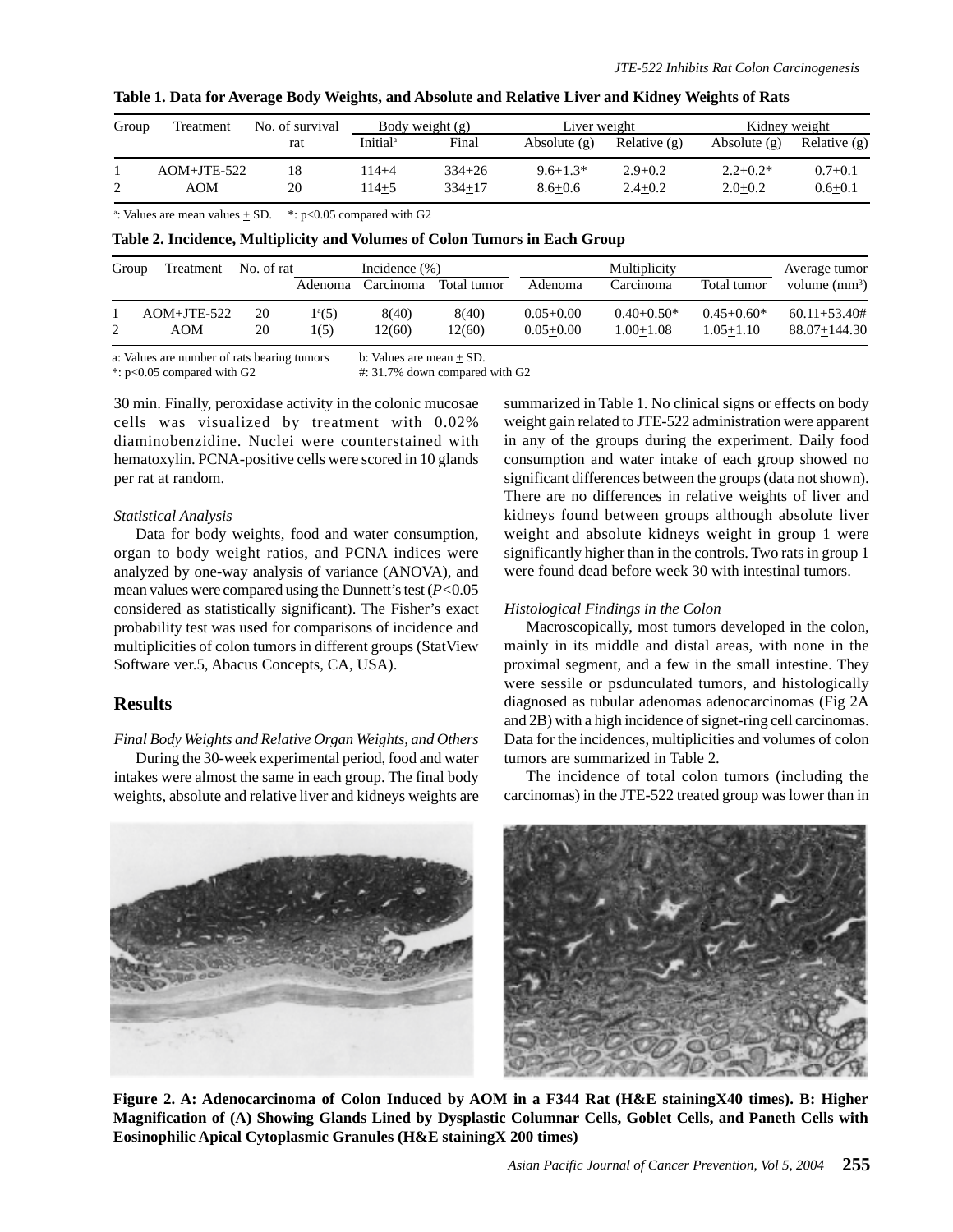

**Figure 3. PCNA Immunohistochemistry (X200 times). A: PCNA-labeled Nuclei in Colon Mucosa from a Rat Treated with AOM and JTE-522. B:PCNA-labeled Nuclei in Colon Mucosa from a Rat Treated with AOM only. Note the Decrease in Numbers of PCNA-labeled Nuclei Seen in A Compared with B.**

the controls, although this was not significant. A significant reduction was found for multiplicity (including numbers of carcinomas/rat and total tumors/rat) (*P*< 0.05), while the average tumor volume in JTE-522 treated group was 31.7% lowered (not statistically significant).

#### *PCNA-positive Index*

Immunohistochemical examination showed that PCNAlabeled nuclei were mostly located in the lower third of the crypts in non-tumorous parts of the colon (Fig.3A and 3B). Fig. 4 illustrates differences in ratios of PCNA-positive nuclei in rat colonic crypts. The JTE-522 treated group was found to have a significantly reduced PCNA-positive index in the mucosal crypts, compared with the control value  $(P<0.05)$ .

#### *Histological Examination of the Other Organs*

 On gross and microscopic examination of the liver, kidneys and small intestine, a few rats treated with AOM in both groups had mesenchymal renal tumors and/or preneoplastic hepatocellular lesions, and small intestine tumors, but these lesions were found in both treated and control groups, with no obvious influence of the JTE-522 treatment.



**Figure 4. PCNA Index in Non-tumor Colonic Mucosa of Rats Treated with JTE-522.**

\*: P<0.05 compared with control group.

#### **Discussion**

The results described here clearly indicate that dietary administration of JTE-522 inhibits AOM-induced colon carcinogenesis in male F344 rats without causing any adverse toxicological side effects. Moreover, this was associated with significantly lowered PCNA-positive indices in non-tumor colonic mucosal crypts. The result provides the clearly evidence that JTE-522 possesses chemopreventive activity against colon carcinogenesis induced by AOM in rats in line with our earlier observations in a 12-week study (Wei et al., 2003). It was similarly found to inhibit tumor development in DMH-treated rats (unpublished results).

Although NSAIDs are highly effective for the relief of inflammatory disease as COX inhibitor, use of non-specific forms is limited by adverse effects, particularly on the gastrointestinal tract and kidneys. Therefore, selective COX-2 inhibitors have been sought to act as a kind of colon tumor inhibitors (Kakizoe, 2003), JTE-522 being one such strongly selective agent. Li et al (2001) earlier found JTE-522 to suppress *N*-nitrosomethylbenzylamine-induced esophageal tumorigenesis in F344 rats (21) and Tomozawa et al (1999) have provided evidence of inhibition of haematogenous metastasis of colon cancer in a mouse model. Two recent studies indicated that JTE-522 can inhibit liver metastasis of colon cancer *in vitro* (Nagatsuka et al., 2003), possibly due to suppressing vascular endothelial growth factor (VEGF) expression (Yamauchi et al., 2003). In addition, JTE-522 has been found to directly inhibit the growth of bile duct carcinoma and gall bladder carcinoma cell lines *in vitro*, suggesting therapeutic effects on hepatobiliary carcinomas (Hayashi et al., 2001).

From the present assessment of PCNA-positive cell indices in colonic mucosa, one possible mechanism for the decrease in colonic tumors by JTE-522 might be through inhibition of cell proliferation. Increase in the PCNA index correlates with a greater risk of developing colon cancer (Kawabata et al., 1999) and in another study, JTE-522 reduced the percentage of BrdU-positive cells in the colonic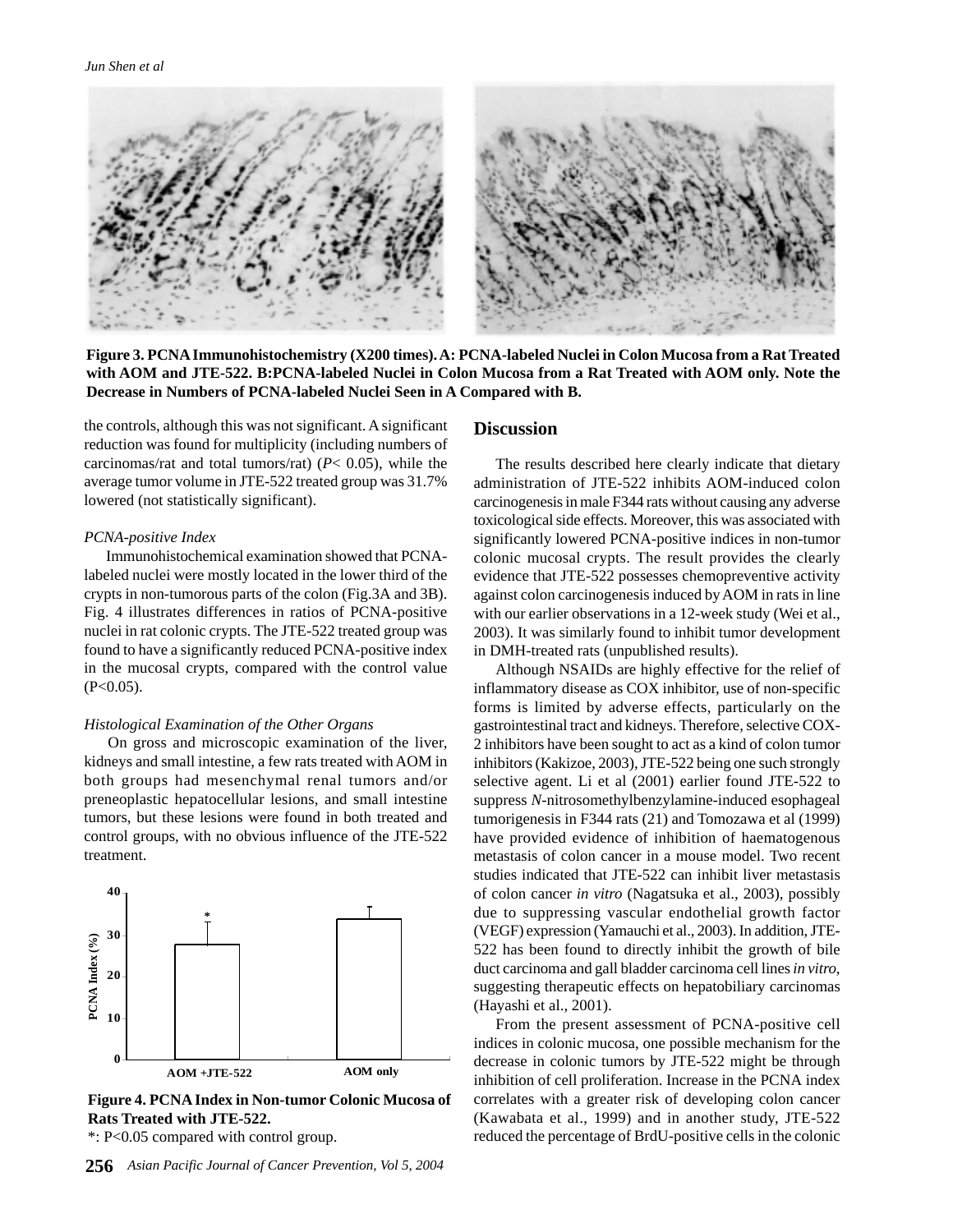treated with DMH (Wei et al., 2003). Increased cell proliferation is generally considered to play an important role in multistage carcinogenesis (Cohen and Ellwein, 1990), including colon tumorigenesis (Lipkin, 1988). To date, various molecular mechanisms have been proposed to be responsible for the antitumor effects of NSAIDs, including inhibition of cell proliferation, angiogenesis and metastasis, induction of apoptosis, and enhanced immunosurveillance (Shiff and Rigas, 1999; Howe et al., 2001). Indeed, more than one mechanism may be involved in NSAIDs' antitumorigenic effects (Oshima and Taketo, 2002). Recently, we found that JTE-522 possesses chemopreventive activity against induction but not progression of DMHinduced rat colon carcinogenesis (unpublished data).

AOM is a metabolite of DMH in rat liver (Wolfer and Frank, 1982). A molecular study found Ki-ras and p53 genes to be mutated in most colon cancers in AOM and DMH treated rats (Erdman et al., 1997). There are many similarities between AOM and DMH induced rat colon carcinogenesis, and future studies may need to be concentrated on chemical bioactivity and absorption in the intestine to explore the chemopreventive mechanisms of JTE-522.

In summary, the present study demonstrated inhibitory effects of JTE-522 on AOM-induced rat colon carcinogenesis, and suggested a possible mechanism inhibition of cell proliferation in colonic mucosa. Further studies of the antitumorigenic and chemopreventive effects of this compound appear warranted.

#### **Acknowledgements**

This study was granted by the Ministry of Health, Labor and Welfare of Japan. The authors deeply appreciate Japan Tobacco Inc, for providing the JTE-522, and also the technical assistance of Kaori Touma and the help of Mari Dokoh and Yoko Ohnishi (Department of Pathology, Osaka City University Medical School) during preparation of this manuscript.

# **References**

- Cohen SM, Ellwein LB (1990). Cell proliferation in carcinogenesis. *Science*, **249,** 1007-11.
- Eberhart CE, Coffey RJ, Radhika A, et al (1994). Up-regulation of cyclooxygenase 2 gene expression in human colorectal adenomas and adenocarcinomas. *Gastroenterology*, **107,** 1183- 8.
- Erdman SH, Wu HD, Hixson LJ, Ahmen DJ, Gerner EW (1997). Assessment of mutations in Ki-ras and P53 in colon cancers from azoxymethane- and dimethyhydrazine-treated rats. *Mol Carcinog*, **19,** 137-44.
- Hayashi N, Yamamoto H, Hiraoka N, et al (2001). Differential expression of cyclooxygenase-2 (COX-2) in human bile duct epithelial cells and bile duct neoplasm. *Hepatology*, **34,** 638- 50.
- Hida T, Kozaki K, Ito H, et al (2002). Significant growth inhibition of human lung cancer cells both in vitro and in vivo by the combined use of a selective cyclooxygenase 2 inhibitor, JTE-

522, and conventional anticancer agents. *Clin Cancer Res*, **8,** 2443-7.

- Howe LR, Subbaramaiah K, Mrown AM, Dannenberg AJ (2001). Cyclooxygenase-2: a target for the prevention and treatment of breast cancer. *Endocr Relat Cancer*, **8,** 97-114.
- Jones DA, Carlton DP, Mclntyre TM, Zimmerman GA, Prescott SM (1993). Molecular cloning of human prostaglandin endoperoxide synthase type II and demonstration of expression in response to cytokines. *J Biol Chem*, **268,** 9049-54.
- Kakizoe T (2003). Chemoprevention of cancer-focusing on clinical trials. *Jpn J Clin Oncol*, **33,** 421-442.
- Kawabata K, Tanaka T, Murakami T, et al (1999). Dietary prevention of azoxymethane- induced colon carcinogenesis with rice-germ in F344 rats. *Carcinogenesis*, **20,** 2109-15.
- Kohno H, Tanaka T, Kawabata K, et al (2002). Silymarin, a naturally occurring polyphenolic antioxidant flavonoid, inhibits azoxymethane-induced colon carcinogenesis in male F344 rats. *Int J Cancer*, **101,** 461-8.
- Li Z, Shimada Y, Kawabe A, et al (2001). Suppression of *N*nitrosomathylbenzylamine (NMBA)-induced esophageal tumorigenesis in F344 rats by JTE-522, a selective COX-2 inhibitor. *Carcinogenesis*, **22,** 547-51.
- Lipkin M (1998). Biomarkers of increased susceptibility to gastrointestinal cancer: new applications to studies of cancer prevention in human subjects. *Cancer Res*, **48,** 235-45.
- Mitsushita M, Masaki M, Yagi Y, Tanaka T, Wakitani K (1997). Pharmacological profile of JTE-522, a novel prostaglandin H synthase-2 inhibitor, in rats. *Inflamm Res*, **46,** 461-6.
- Nagatsuka I, Yamada N, Shimizu S (2002). Inhibitory effect of a selective cyclooxygenase-2 inhibitor on liver metastasis of colon cancer. *Int J Cancer*, **100,** 515-9.
- Nishimura G, Yanoma S, Mizuno H, Kawakami K, Tsukuda M (1999). A selective cyclooxygenase-2 inhibitor suppresses tumor growth in nude mouse xenografted with human head and neck squamous carcinoma cells. *Jpn J Cancer Res*, **90,** 1152-62.
- Oshima M, Dinchuk JE, Kargman SL et al (1996). Suppression of intestinal polyposis in *Apc*4716 knockout mice by inhibition of cycloxygenase 2 (COX-2). *Cell*, **87,** 803-9.
- Oshima M, Taketo MM (2002). COX selective and animal models for colon cancer. *Curr Pharm Des*, **8,** 1021-34.
- Reddy BS, Hirose Y, Lubet R, et al (2000). Chemoprevention of colon cancer by specific cyclooxygenase-2 inhibitor, celecoxib, administered during different stages of carcinogenesis. *Cancer Res*, **60,** 293-7.
- Salim EI, Wanibuchi H, Morimura K, et al (2000). Inhibitory effects of 1,3-diaminopropane, an ornithine decarboxylase inhibitor, on rat two-stage urinary bladder carcinogenesis initiated by *N*-butyl-*N*- (4-hydroxybutyl) nitrosamine, *Carcinogenesis,* **21,** 195-203.
- Sano H, Kawahito Y, Wilder RL, et al (1995). Expression of cyclooxygenase-1 and -2 in human colorectal cancer. *Cancer Res*, **55,** 3785-9.
- Sasai H, Masaki M, Wakitani K (2000). Suppression of polypogenesis in a new mouse strain with a truncated Apc (Delta474) by a novel COX-2 inhibitor, JTE-522, *Carcinogenesis*, **21,** 953-8.
- Shiff SJ, Rigas B (1990). The role of cyclooxygenase inhibition in the antineoplastic effects of nonsteroidal anti-inflammatory drugs (NSAIDs). *J Exp Med*, **190,** 445-50.
- Sunayama K, Konno H, Nakamura T, et al (2002). The role of cyclooxygenase-2 (COX-2) in two different morphological stages of intestinal polyps in APC (Delta474) knockout mice.

*Asian Pacific Journal of Cancer Prevention, Vol 5, 2004* **257**